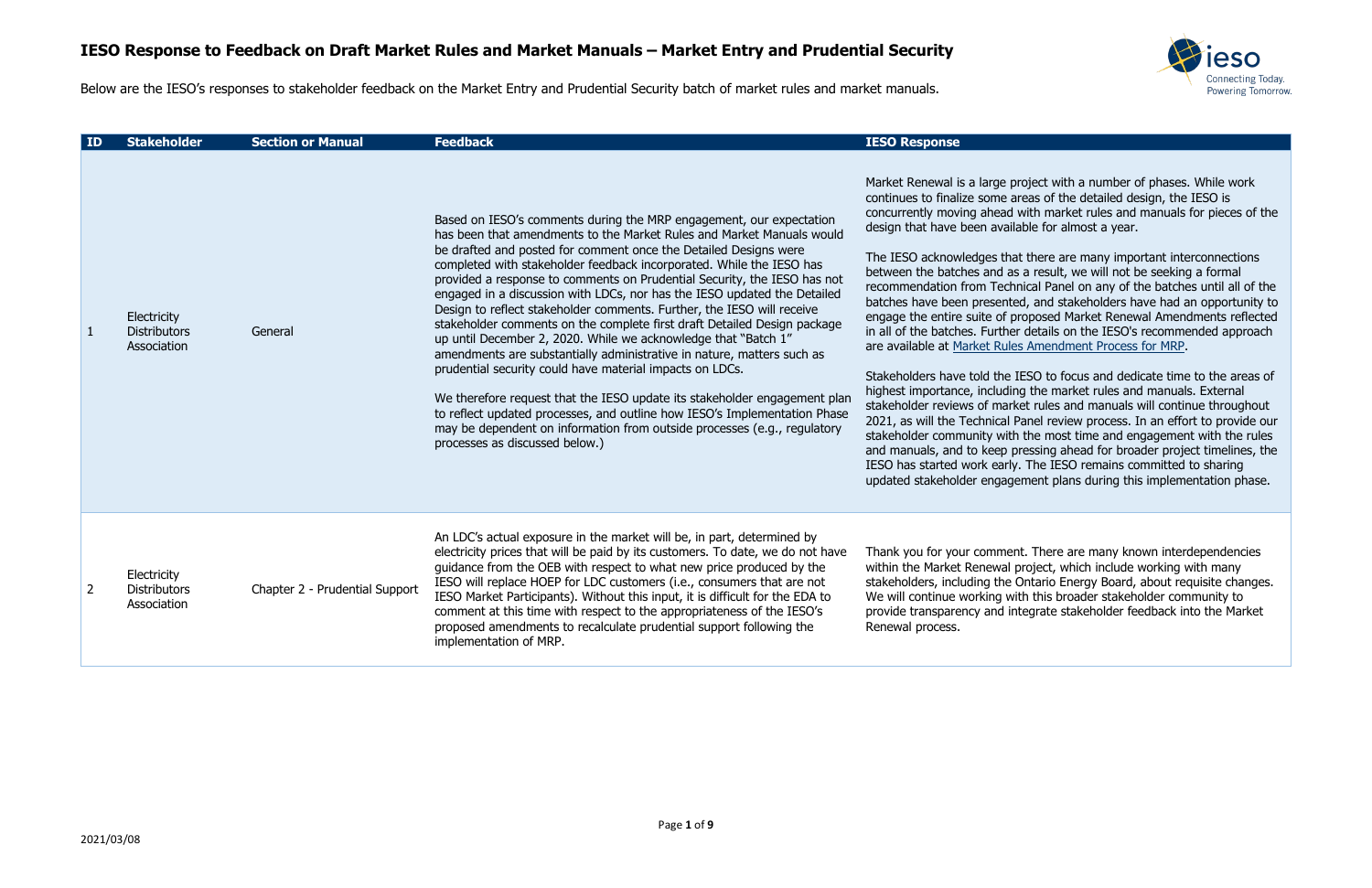

hat the price basis term will be informed by the Ontario Zonal prices for the purposes of setting the ions for physical transactions for non-dispatchable ion from non-dispatchable loads are not directly ntario Zonal price, real-time pricing outcomes are e calculation of the load forecast deviation charge. In charge represents a settlement charge that can e a non-dispatchable load has in the IESO market. es not view congestion rents and loss residuals as ct on the bottom line of the prudential support to icipants. Finally, the IESO will look for opportunities ants with a greater understanding of how the support calculations described in the market rules market participants' prudential support obligations.

ack. The IESO will continue to work closely with npany (LDC) community throughout the Market that those issues and concerns can be addressed

amework Report, the IESO investigated and nds are not an acceptable form of collateral that quirements. As part of the scope of Market ot intend to revisit the appropriateness of different eference and rationale, refer to the 2016 Prudential

e accordingly in Market Manual 1.5 dated provide clarity in the future, the IESO will rename he Register Equipment Help File as part of Market

| ID | <b>Stakeholder</b>                                | <b>Section or Manual</b>                | <b>Feedback</b>                                                                                                                                                                                                                                                                                                                                                                                                                                                                                                                                                                                                                                                                                                                                                                                                                                                                                                                                                                                                                                                                                                                                                                                                                                                                                                                                                                                                                                                                                                                                  | <b>IESO Response</b>                                                                                                                                                                                                                                                                                                                                                                                                            |
|----|---------------------------------------------------|-----------------------------------------|--------------------------------------------------------------------------------------------------------------------------------------------------------------------------------------------------------------------------------------------------------------------------------------------------------------------------------------------------------------------------------------------------------------------------------------------------------------------------------------------------------------------------------------------------------------------------------------------------------------------------------------------------------------------------------------------------------------------------------------------------------------------------------------------------------------------------------------------------------------------------------------------------------------------------------------------------------------------------------------------------------------------------------------------------------------------------------------------------------------------------------------------------------------------------------------------------------------------------------------------------------------------------------------------------------------------------------------------------------------------------------------------------------------------------------------------------------------------------------------------------------------------------------------------------|---------------------------------------------------------------------------------------------------------------------------------------------------------------------------------------------------------------------------------------------------------------------------------------------------------------------------------------------------------------------------------------------------------------------------------|
| 3  | Electricity<br><b>Distributors</b><br>Association | Chapter 2 - Prudential Support          | Based on the IESO's draft Market Settlement Detailed Design, NDLs will be<br>charged for consumption based on the sum of the DAM Ontario Zonal Price<br>and the Load Forecast Deviation Charge (LFDC). The amendments proposed<br>by the IESO would calculate prudential support for NDLs based on the<br>higher of a) the average DAM Ontario Zonal Price, and b) the average RT<br>Ontario Zonal Price. The EDA seeks additional analysis from the IESO as to<br>whether the prudential support required reflects the LDCs' actual exposure<br>in the market. In particular, we question the appropriateness of basing<br>prudential support on the RT Ontario Zonal Price if NDLs are not settled at<br>the RT Ontario Zonal Price. The LFDC may increase or decrease (and can be<br>negative) based on the difference between the NDL quantity scheduled in<br>the DAM and the actual quantity withdrawn in real-time, and variations<br>between the DAM Ontario Zonal Price and the RT Ontario Zonal Price. The<br>accuracy of IESO forecasts determine these variables. In addition, we note<br>that the prudential support calculations do not consider the new Congestion<br>Rent and Loss Residual amount that will be owed to consumers on a<br>monthly basis.<br>Overall, we believe it is appropriate for LDCs and the IESO to review<br>scenarios in order to be convinced of the appropriate amount of prudential<br>support, and to consider input from the OEB with respect to prices that<br>would be charged to LDC customers. | The IESO has proposed the<br>day-ahead and real-time C<br>prudential support obligati<br>loads. Although consumpti<br>settled at the real-time On<br>an important input into the<br>The load forecast deviation<br>contribute to the exposure<br>Additionally, the IESO doe<br>making a significant impac<br>be posted by market partio<br>to provide market participa<br>changes to the prudential<br>and manuals may impact r |
| 4  | Electricity<br><b>Distributors</b><br>Association | Chapter 2 - Prudential Support          | We recommend that the IESO engage with LDCs to evaluate and determine<br>the appropriate amount of prudential support in a working group setting.<br>The EDA and the IESO have identified a number of topics to be addressed<br>during the implementation phase, including other matters related to LDC<br>readiness. We believe a working group approach is required to address<br>outstanding concerns with the Detailed Designs and to prepare for the<br>review of draft Market Rule and Market Manual Amendments.                                                                                                                                                                                                                                                                                                                                                                                                                                                                                                                                                                                                                                                                                                                                                                                                                                                                                                                                                                                                                           | Thank you for your feedba<br>the Local Distribution Com<br>Renewal engagement, so<br>transparently.                                                                                                                                                                                                                                                                                                                             |
| 5  | Electricity<br><b>Distributors</b><br>Association | Chapter 2 - Prudential Support          | The EDA also requests that the IESO revisit its decision with respect to the<br>acceptability of surety bonds as prudential support, which may support<br>reduced costs for LDCs. The EDA asserts that surety bonds would save<br>LDCs, and ultimately customers, a significant amount of money while<br>continuing to mitigate risk. It should be noted that there has been no<br>default by any LDC in recent memory.                                                                                                                                                                                                                                                                                                                                                                                                                                                                                                                                                                                                                                                                                                                                                                                                                                                                                                                                                                                                                                                                                                                          | In the 2016 Prudential Fra<br>concluded that surety bon<br>would meet the IESO's red<br>Renewal, the IESO does n<br>forms of collateral. For re<br>Framework Report.                                                                                                                                                                                                                                                            |
| 6  | <b>OPG</b>                                        | 1.5 - Market Registration<br>Procedures | Section 3.0:<br>The following three phrases are all used in IESO material:<br>•'Register Equipment' (first sentence of Section 3.0, MM1.5),<br>•`Register equipment' (Stage 5 process diagram on IESO website), and<br>•`Register Facility' (per Register Facility Help File title)<br>If all these phrases are intended to mean the same thing, please choose one<br>phrase and be consistent throughout all documentation.                                                                                                                                                                                                                                                                                                                                                                                                                                                                                                                                                                                                                                                                                                                                                                                                                                                                                                                                                                                                                                                                                                                     | Revisions have been made<br>December 4, 2020 and to<br>the Register Help File to th<br>Renewal Implementation.                                                                                                                                                                                                                                                                                                                  |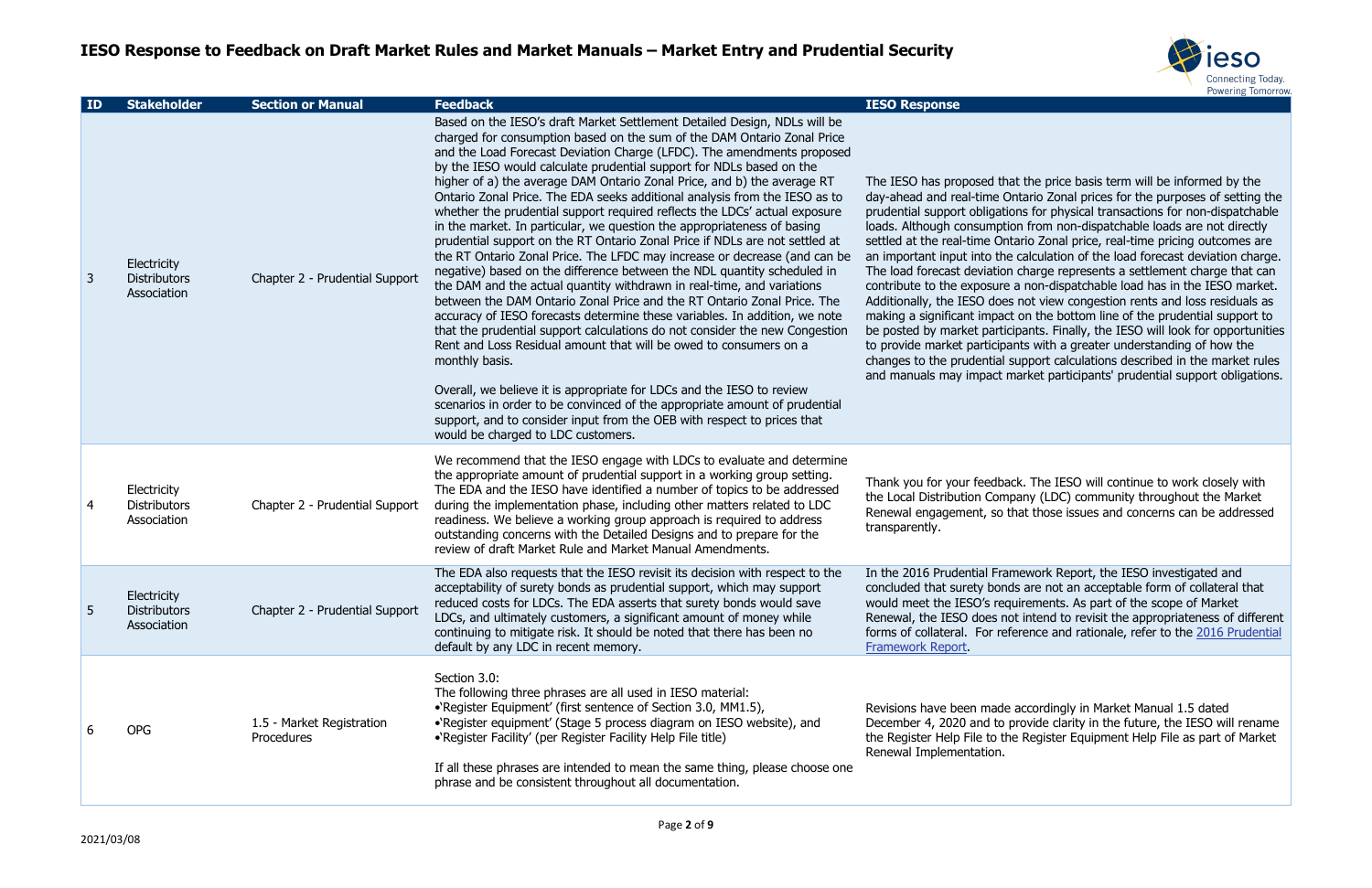

of steady operation parameter will not be made hydroelectric resources. The IESO acknowledges rce may require a number of dispatch intervals to environmental or legislative violation in response to wever, as dictated by the market rules,

ave the ability to reject a dispatch instruction if that  $ch a$  violation.

le in Market Manual 1.5 dated December 4, 2020. I-no-load offers may only be submitted for: ick start generation resource associated with a imary or alternate fuel type is not registered as

| $\overline{1}$ D | <b>Stakeholder</b> | <b>Section or Manual</b>                       | <b>Feedback</b>                                                                                                                                                                                                                                                                                                                                                                                                                                                                                                                                                                                                                                                                                                                                                                                                                                                                    | <b>IESO Response</b>                                                                                                                                                                                                 |
|------------------|--------------------|------------------------------------------------|------------------------------------------------------------------------------------------------------------------------------------------------------------------------------------------------------------------------------------------------------------------------------------------------------------------------------------------------------------------------------------------------------------------------------------------------------------------------------------------------------------------------------------------------------------------------------------------------------------------------------------------------------------------------------------------------------------------------------------------------------------------------------------------------------------------------------------------------------------------------------------|----------------------------------------------------------------------------------------------------------------------------------------------------------------------------------------------------------------------|
| 17               | <b>OPG</b>         | 1.5 - Market Registration<br><b>Procedures</b> | Section 3.3.3.2 Period of Steady Operation:<br>(Market Rules: Chapter 7, section 2.2.6H.2)<br>OPG recommends that hydroelectric resources be allowed to register for the<br>period of steady operation parameter in addition to non-quick start<br>generation resources.                                                                                                                                                                                                                                                                                                                                                                                                                                                                                                                                                                                                           | Registration of the period<br>available to dispatchable h<br>that a hydroelectric resour<br>elapse to avoid a safety, e<br>a dispatch instruction. Hov<br>hydroelectric resources ha<br>instruction will lead to suc |
| 18               | <b>OPG</b>         | 1.5 - Market Registration<br>Procedures        | Section 3.3, page 35:<br>The following sentence is ambiguous:<br>"Registered market participants submitting such dispatch data may do so<br>only for a dispatchable non-quick start generation resource associated with<br>a generation unit that has a primary or alternate fuel type value other than<br>Uranium and a pseudo-unit."<br>Is the 'non-quick start generation resource' associated with:<br>1) 'a generation unit that has a primary or alternate fuel type value other<br>than Uranium', and<br>2) 'a pseudo-unit'<br><b>OR</b><br>Is the 'non-quick start generation resource' associated with 'a generation<br>unit' that has:<br>1) 'a primary or alternate fuel type value other than Uranium', and<br>2) 'a pseudo-unit'?<br>A bulleted list would be a better way to show the intended relationship, but<br>some way of disambiguating the intent is needed. | Revisions have been made<br>Start-up offers and speed-<br>1) A dispatchable non-quid<br>generation unit whose prir<br>Uranium:<br>2) A pseudo-unit.                                                                  |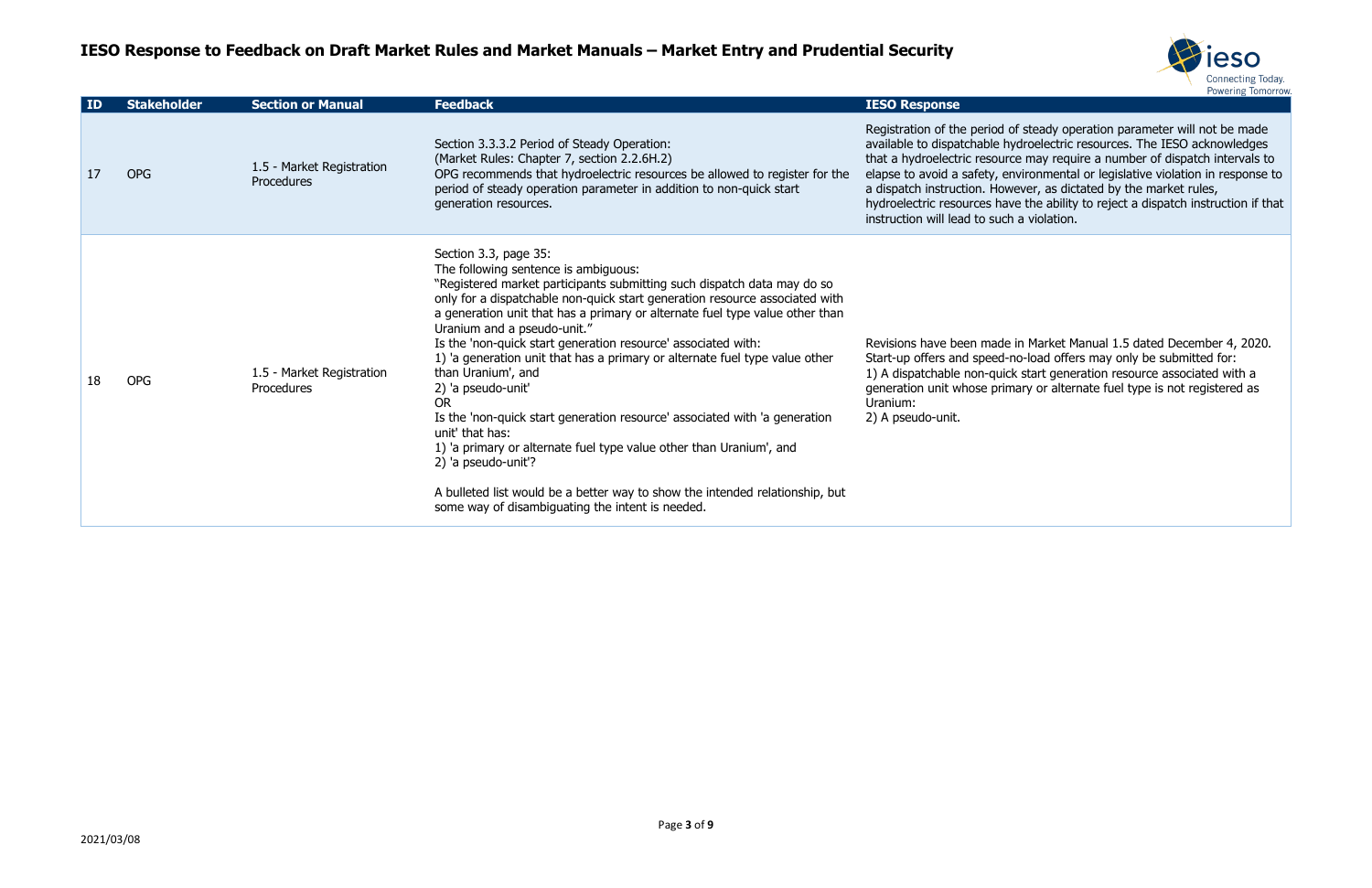

ric generation resource may be modeled to tion unit or multiple generation units. For a facility nable hydro generation units, represented as a arce, the time lag parameter will be submitted at it to say, not for each individual unit).

submitted as dispatch data at the resource level he day-ahead market and pre-dispatch engines at Dispatch data evaluation at the station level is articipant registers that two or more resources

s, Bids and Data Inputs detailed design document, ave the ability to submit time lag as dispatch data. a registration parameter, participants will have the ime lag as a dispatch data, up to the maximum g registration. Therefore, dynamic changes to time or hourly if required.

to reflect that up to five forbidden regions may be articipant in Market Manual 1.5 dated December 4, Offers, Bids and Data Inputs detailed design rket participants for dispatchable hydroelectric red to submit upper and lower limits of forbidden Registration data for forbidden regions will be used data submissions.

| ID | <b>Stakeholder</b> | <b>Section or Manual</b>                | <b>Feedback</b>                                                                                                                                                                                                                                                                                                                                                                                                                                                                                                                                                                                                                                                                                                                                                                                                                                                                                                                                                                                                                                                                                                                                                                                                                                | <b>IESO Response</b>                                                                                                                                                                                                                                                                                                                                                                                                                                                           |
|----|--------------------|-----------------------------------------|------------------------------------------------------------------------------------------------------------------------------------------------------------------------------------------------------------------------------------------------------------------------------------------------------------------------------------------------------------------------------------------------------------------------------------------------------------------------------------------------------------------------------------------------------------------------------------------------------------------------------------------------------------------------------------------------------------------------------------------------------------------------------------------------------------------------------------------------------------------------------------------------------------------------------------------------------------------------------------------------------------------------------------------------------------------------------------------------------------------------------------------------------------------------------------------------------------------------------------------------|--------------------------------------------------------------------------------------------------------------------------------------------------------------------------------------------------------------------------------------------------------------------------------------------------------------------------------------------------------------------------------------------------------------------------------------------------------------------------------|
| 21 | <b>OPG</b>         | 1.5 - Market Registration<br>Procedures | Section 3.3.5.1:<br>Please clarify what is meant by a "dispatchable hydroelectric generation<br>resource". Does this include a station with multiple resources or just a single<br>resource? The time lag parameter needs to be available for use at both the<br>station level and resource level.<br>Time lags between cascading hydro stations can change daily/hourly as a<br>result of changing flow conditions on the grid. This parameter should be<br>included as "Daily Dispatch Data" rather than as "Resource Data" so that<br>time lag durations can be updated to reflect changing river flow conditions.<br>Furthermore, market participants should have the ability to modify the Time<br>Lag and the MWh ratio parameters intra-day as changing as these<br>interrelationships can change during day as flow/head conditions and unit<br>operating/efficiency points change.<br>OPG provided detailed comments on these items in its review submission for<br>the Offers, Bids and Data Inputs design section (e.g. Comments #17, 18,<br>20) and as of November 9, 2020 the IESO has not provided any responses.<br>This section of the Market Manual 1.5 may require revision based on<br>resolution of these review comments. | A dispatchable hydroelect<br>represent a single general<br>comprised of two dispatch<br>singular aggregated resou<br>solely for the resource (th<br>The time lag parameter is<br>but can be evaluated by t<br>the station (facility) level.<br>enabled when a market pa<br>share a forebay.<br>As described in the Offers<br>market participants will ha<br>By submitting time lag as<br>option to submit revised t<br>time lag determined durin<br>lag can be adjusted daily, |
| 22 | <b>OPG</b>         | 1.5 - Market Registration<br>Procedures | Section 3.3.5.2:<br>This section shows only four forbidden regions but the IESO agreed in its<br>responses to market participant feedback on the Offers, Bids and Data<br>Inputs design section that up to five would be allowed.<br>Forbidden regions upper and lower limits should be part of Daily Dispatch<br>Data rather than Resource data. This is needed to allow for changes in the<br>MWh values based on changes to operating conditions/head and the best<br>efficiency point for operations.<br>OPG provided detailed review comments on this item in its review<br>submission for the Offers, Bids and Data Inputs design section (e.g.<br>Comments #12 and 20) and as of November 9, 2020 the IESO has not<br>provided any response. This section of the Market Manual 1.5 may require<br>revision based on resolution of these review comments.                                                                                                                                                                                                                                                                                                                                                                                | This section was updated<br>registered by a market pa<br>2020. As described in the<br>document, registered mar<br>resources will be permitte<br>regions as dispatch data.<br>to validate these dispatch                                                                                                                                                                                                                                                                        |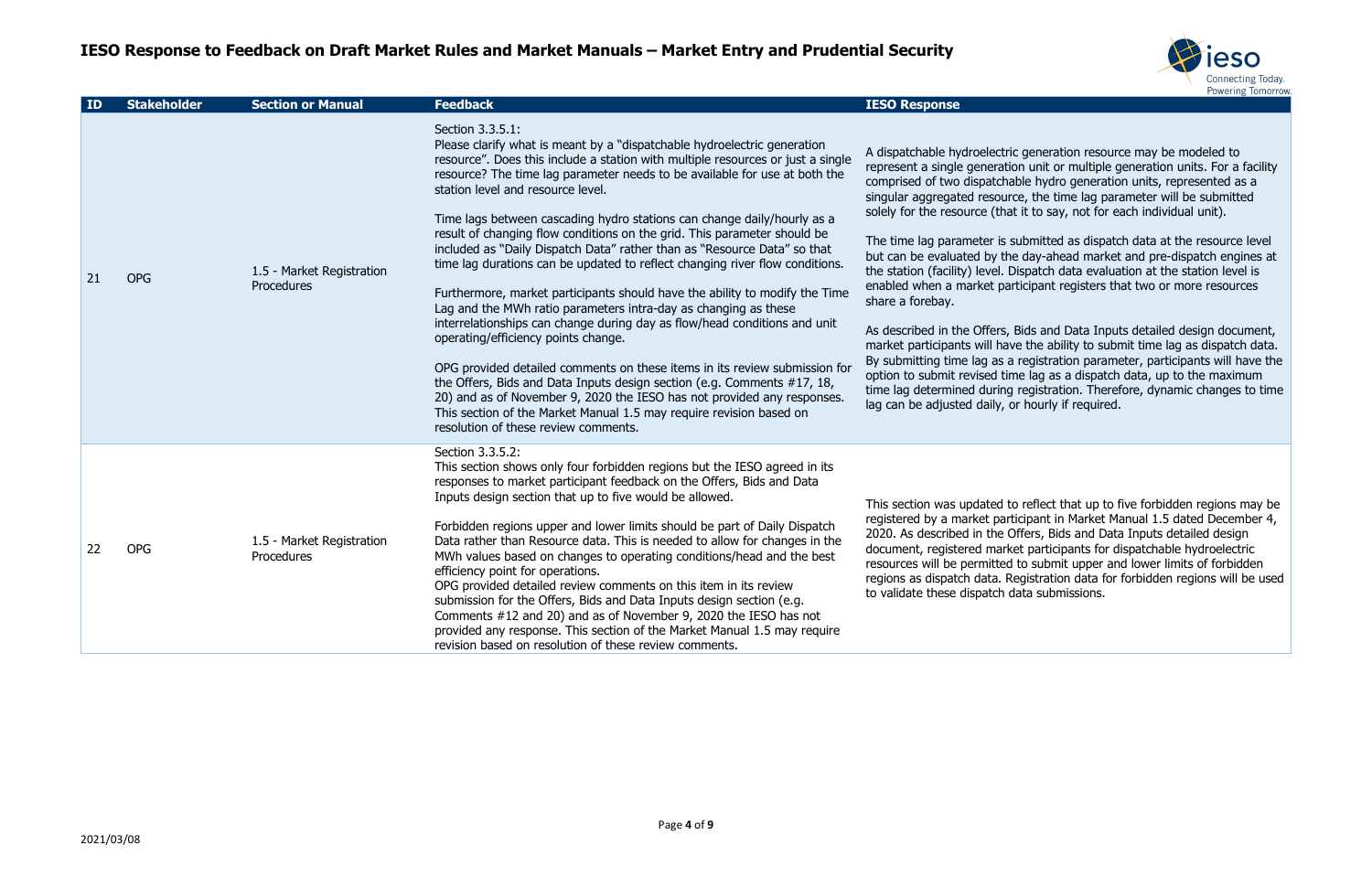

may be submitted at the resource level only (not by its definition in chapter 11 of the market rules, only on resources.

 $\frac{1}{3}$  starts per day will be a dispatch data parameter escribed in greater detail in the Offers, Bids and an document and will be addressed in a future

le accordingly in Market Manual 1.5 dated

le accordingly in Market Manual 1.5 dated

| ID | <b>Stakeholder</b> | <b>Section or Manual</b>                       | <b>Feedback</b>                                                                                                                                                                                                                                                                                                                                                                                                                                                                                                                                                                                                                                                                                                                                                                                                                                                                                                                                                                                                                                                                                                                                                                                                                                                                                                                                                                                                                                                                                                                                                                                                                                                                                                                                         | <b>IESO Response</b>                                                                                                                                                                  |
|----|--------------------|------------------------------------------------|---------------------------------------------------------------------------------------------------------------------------------------------------------------------------------------------------------------------------------------------------------------------------------------------------------------------------------------------------------------------------------------------------------------------------------------------------------------------------------------------------------------------------------------------------------------------------------------------------------------------------------------------------------------------------------------------------------------------------------------------------------------------------------------------------------------------------------------------------------------------------------------------------------------------------------------------------------------------------------------------------------------------------------------------------------------------------------------------------------------------------------------------------------------------------------------------------------------------------------------------------------------------------------------------------------------------------------------------------------------------------------------------------------------------------------------------------------------------------------------------------------------------------------------------------------------------------------------------------------------------------------------------------------------------------------------------------------------------------------------------------------|---------------------------------------------------------------------------------------------------------------------------------------------------------------------------------------|
| 23 | <b>OPG</b>         | 1.5 - Market Registration<br>Procedures        | Section 3.3.5.4:<br>The start indication value parameter should be assessed/assigned at the unit<br>level. OPG provided a detailed review comment on this item in its review<br>submission for the Offers, Bids and Data Inputs design section (e.g.<br>Comments #16) and as of November 9, 2020 the IESO has not provided any<br>response. This section of the Market Manual 1.5 may require revision based<br>on resolution of these review comments.<br>The first sentence of this section states:<br>"The start indication value represents the minimum quantity of energy, in<br>MW, that a generation unit for a resource must be scheduled to in the day-<br>ahead market and pre-dispatch scheduling processes."<br>This definition is not consistent with that provided in the Facility Registration<br>Detailed Design (Section 3.6.1) which states:<br>"The start indication value will be a new optional registration parameter that<br>represents the minimum quantity of energy a resource must be scheduled to<br>determine whether the generation units associated with resource have used<br>up one or more of their maximum number of starts per day."<br>OPG recommends that the first sentence of Section 3.3.5.4 of Market<br>Manual 1.5 be revised to better reflect that actual purpose of the start<br>indication value parameter.<br>This section refers to a 'maximum number of starts per day', but this is not<br>one of the data fields included in this new version of the Market Manual.<br>This same phrase appeared in Figure 3-2 of the previous version but was<br>also not described in the previous version.<br>Should the figure that was 3-2 in the prior version be included in this version<br>of this manual? | The start indication value<br>by unit) as contemplated I<br>as dispatch is conducted o<br>The maximum number of<br>only. This parameter is de<br>Data Inputs detailed desig<br>batch. |
| 7  | <b>OPG</b>         | 1.5 - Market Registration<br>Procedures        | Section 3.1 (among other places):<br>Sometimes the term 'Owner' is capitalized (e.g., " organizations having an<br>Owner Role" in section 3.1), and sometimes it is not (e.g., "facility<br>owner" in section 3.1.1). If there is a difference in meaning when the term<br>is capitalized vs. when it is not, this should be defined/elaborated<br>somewhere (and usage should be consistent with definitions).                                                                                                                                                                                                                                                                                                                                                                                                                                                                                                                                                                                                                                                                                                                                                                                                                                                                                                                                                                                                                                                                                                                                                                                                                                                                                                                                         | Revisions have been made<br>December 4, 2020.                                                                                                                                         |
| 8  | <b>OPG</b>         | 1.5 - Market Registration<br><b>Procedures</b> | Section 3.1.1 - Table 3-10 The term 'embedded generators' is used, but not<br>italicized (though it is a defined term). The manual should be reviewed for<br>usage of defined terms, and all instances should be properly formatted.                                                                                                                                                                                                                                                                                                                                                                                                                                                                                                                                                                                                                                                                                                                                                                                                                                                                                                                                                                                                                                                                                                                                                                                                                                                                                                                                                                                                                                                                                                                    | Revisions have been made<br>December 4, 2020.                                                                                                                                         |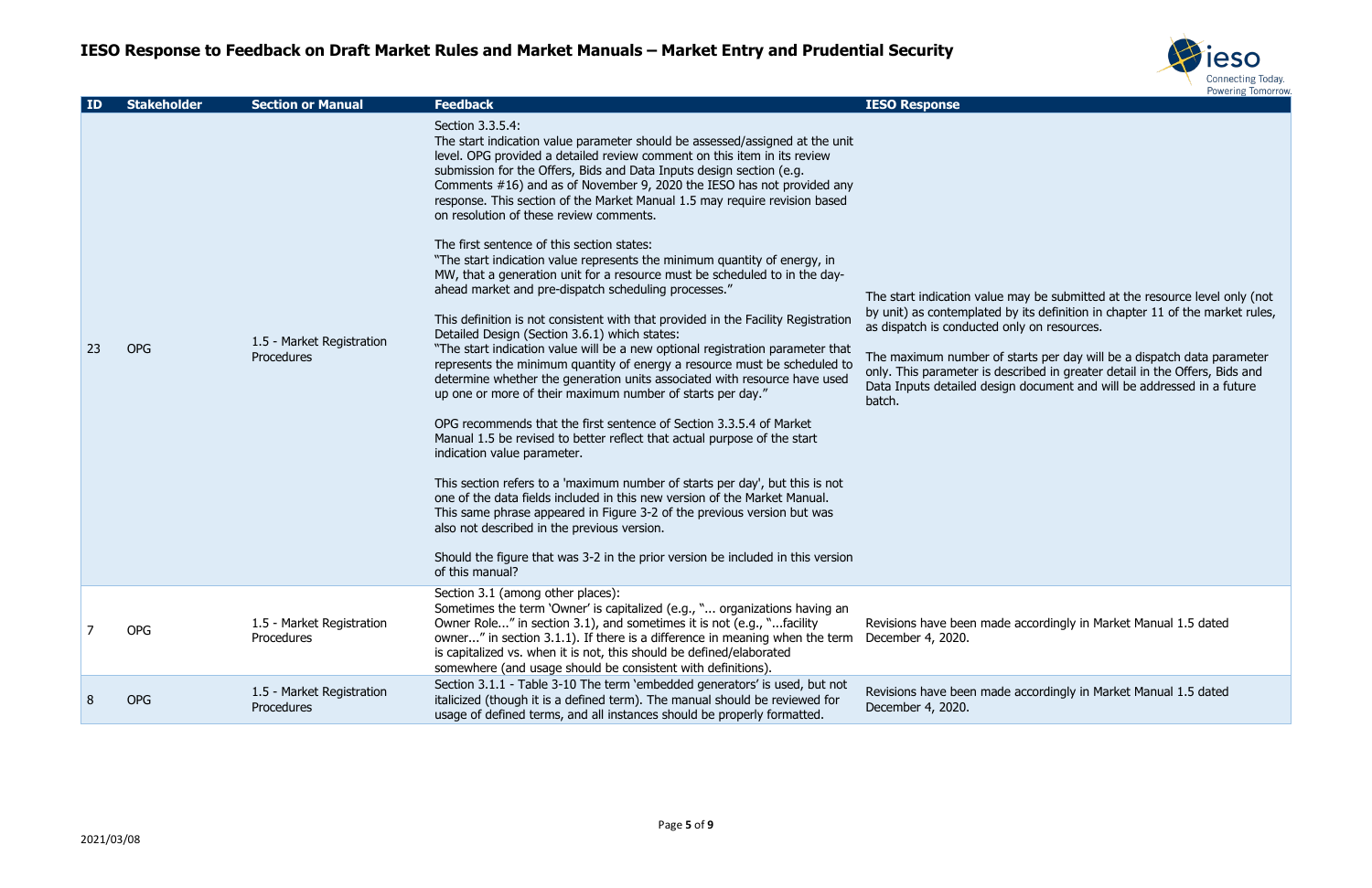

e accordingly in Market Manual 1.5 dated

e accordingly in Market Manual 1.5 dated

e accordingly in Market Manual 1.5 dated

e accordingly in Market Manual 1.5 dated

e accordingly in Market Manual 1.5 dated

| ID | <b>Stakeholder</b> | <b>Section or Manual</b>                | <b>Feedback</b>                                                                                                                                                                                                                                                                                                                                                                                                                                                                                                                                                                                                    | <b>IESO Response</b>                          |
|----|--------------------|-----------------------------------------|--------------------------------------------------------------------------------------------------------------------------------------------------------------------------------------------------------------------------------------------------------------------------------------------------------------------------------------------------------------------------------------------------------------------------------------------------------------------------------------------------------------------------------------------------------------------------------------------------------------------|-----------------------------------------------|
|    |                    |                                         | The first entry in Table 3-10 says:<br>"During the connection assessment process, Participants must confirm with<br>the IESO the number of resources required at their facility. The IESO will<br>determine the number of resources based on the number of transformers at<br>the facility."                                                                                                                                                                                                                                                                                                                       |                                               |
| 9  | <b>OPG</b>         | 1.5 - Market Registration<br>Procedures | The statement that the IESO will make the determination seems somewhat<br>contradictory with the description here and elsewhere that Participants may<br>request a particular number of resources. Suggested language to improve<br>the clarity of this is as follows:<br>"During the connection assessment process, the IESO will make a<br>preliminary determination of the number of resources based on the number<br>of transformers at the facility, and market participants must confirm with the<br>IESO the number of resources required at their facility."                                               | Revisions have been made<br>December 4, 2020. |
| 10 | <b>OPG</b>         | 1.5 - Market Registration<br>Procedures | The first entry in Table 3-10 says:<br>" As part of the Register Equipment procedure, the proponents or market<br>participants are required to provide"<br>Suggestion: remove the word 'the' in front of 'proponents' to parallel the<br>usage of 'market participants' that follows:<br>" As part of the Register Equipment procedure, proponents or market<br>participants are required to provide"                                                                                                                                                                                                              | Revisions have been made<br>December 4, 2020. |
| 11 | <b>OPG</b>         | 1.5 - Market Registration<br>Procedures | Table 3-10, 'Prepare Operational Philosophy Document' entry:<br>This section says: "Market participants must prepare a document attesting<br>their facilities' operating conditions". It appears that the word 'to' has<br>been removed from the previous language inappropriately, as it seems this<br>section should read:<br>"Market participants must prepare a document attesting to their facilities"<br>operating conditions"                                                                                                                                                                               | Revisions have been made<br>December 4, 2020. |
| 12 | <b>OPG</b>         | 1.5 - Market Registration<br>Procedures | Section 3.2 (bottom of Page 26):<br>"If any data is determined to be inaccurate, incomplete or missing, the IESO<br>will reject it and the Equipment Registration Specialist would need to<br>resubmit updated data." Suggestion: change 'would' to 'will' to be<br>consistent 'IESO will reject'/'ERS will need to'                                                                                                                                                                                                                                                                                               | Revisions have been made<br>December 4, 2020. |
| 13 | <b>OPG</b>         | 1.5 - Market Registration<br>Procedures | Section 3.2.5:<br>"Tests are scheduled as mutually agreed between the IESO and the market<br>participant. In order to complete the Register Equipment procedures, all<br>participant and facility tests must be verified and approved by the IESO."<br>This instance of 'participant' is not italicized, though it seems clear that this<br>is intended to refer to 'market participant', which is a defined term.<br>Suggestion: either italicize 'participant' as a stand-alone reference to the<br>intended 'market participant' or add 'market' to make 'market participant'<br>and italicize the entire term. | Revisions have been made<br>December 4, 2020. |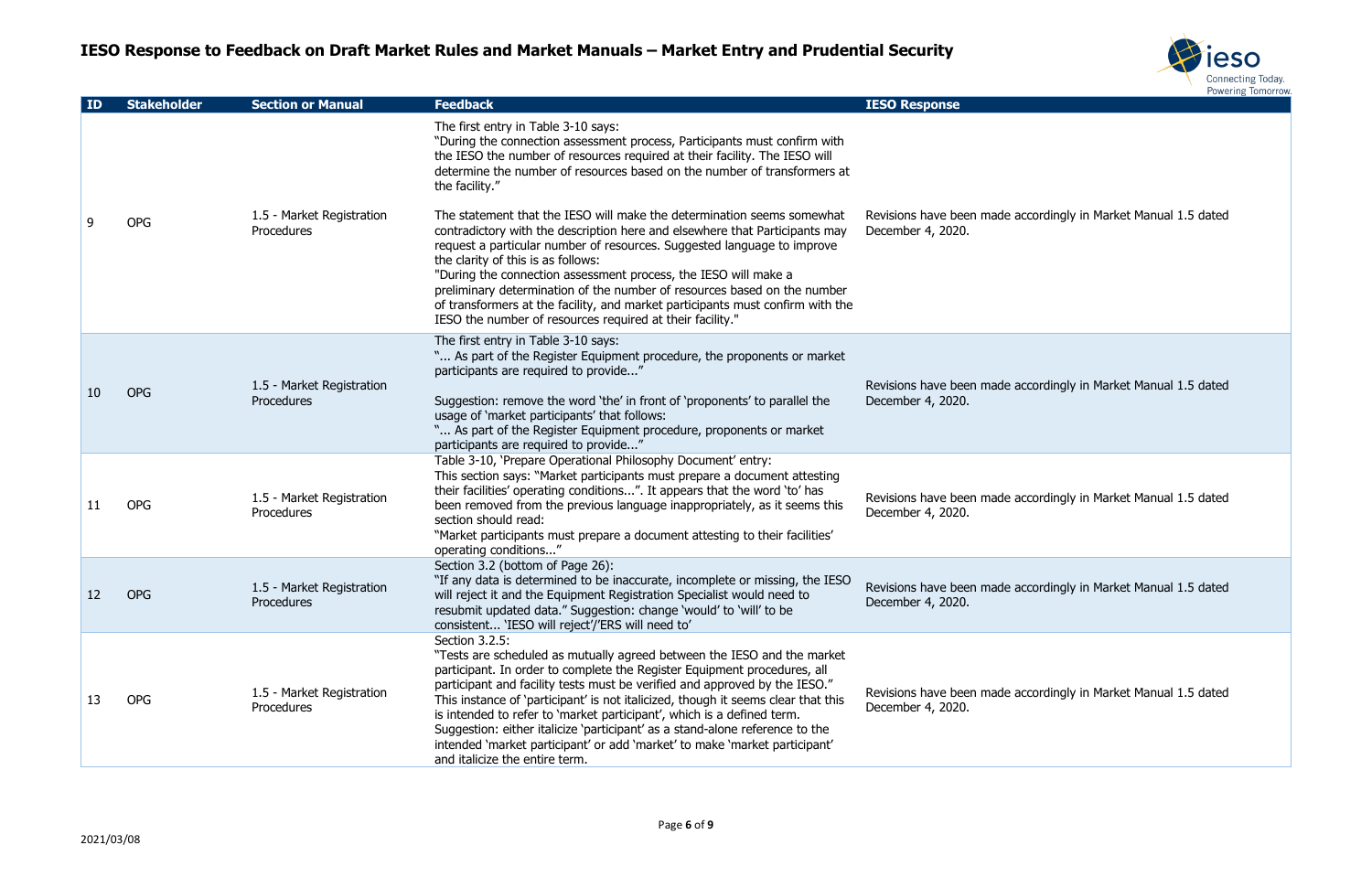

#### viewed and are correct in Market Manual 1.5 dated

arket Manual 1.5 dated December 4, 2020. This include the table with the applicable section numbers and on resource data parameters were re-organized to the market rules.

e accordingly in Market Manual 1.5 dated

e accordingly in Market Manual 1.5 dated

e accordingly in Market Manual 1.5 dated

| ID | <b>Stakeholder</b> | <b>Section or Manual</b>                | <b>Feedback</b>                                                                                                                                                                                                                                                                                                                                                                                                                                                                                                                                                                                                                                                                                                                                                                                                                                                                                                 | <b>IESO Response</b>                                                                                                |
|----|--------------------|-----------------------------------------|-----------------------------------------------------------------------------------------------------------------------------------------------------------------------------------------------------------------------------------------------------------------------------------------------------------------------------------------------------------------------------------------------------------------------------------------------------------------------------------------------------------------------------------------------------------------------------------------------------------------------------------------------------------------------------------------------------------------------------------------------------------------------------------------------------------------------------------------------------------------------------------------------------------------|---------------------------------------------------------------------------------------------------------------------|
| 14 | <b>OPG</b>         | 1.5 - Market Registration<br>Procedures | Section 3.3 (page 30):<br>•Reference to Table 3-3 should be a reference to Table 3-12: "market<br>varies by the groupings set out in Table 3-3."<br>. Reference to Table 3-4 should be a reference to Table 3-13: " data<br>parameters and resource data parameters using Online IESO, as shown in<br>Table 3-4."<br>Other instances of incorrect table references were noted, so a review/update                                                                                                                                                                                                                                                                                                                                                                                                                                                                                                               | All table numbers were rev<br>December 4, 2020.                                                                     |
|    |                    |                                         | of all links/references is suggested.                                                                                                                                                                                                                                                                                                                                                                                                                                                                                                                                                                                                                                                                                                                                                                                                                                                                           |                                                                                                                     |
| 15 | <b>OPG</b>         | 1.5 - Market Registration<br>Procedures | Section 3.3, Table 3-13 (pages 32-33):<br>Suggestions<br>. Please organize the rows of the table to present the 'resource data<br>parameter' fields in the same order as they appear in the sections below<br>that describe them. It appears some (though not all) of the sections below<br>Table 3-13 have references to sections of the Market Rules. It would create<br>a parallel between the structure of this manual and the structure of the<br>Market Rules if the terms in this manual appeared in the same order as they<br>appear in the Market Rules. Please consider organizing in this way.<br>.Rather than including only an 'X' in each entry in the table to indicate<br>where a data parameter applies to generation resources of a particular<br>classification, it would be helpful to readers to include references to the<br>sections below where each particular parameter is described. | Revisions have been in Ma<br>includes a new column in<br>where possible, sections o<br>reflect the order found in t |
| 16 | <b>OPG</b>         | 1.5 - Market Registration<br>Procedures | Section 3.3.2, Page 35:<br>"In all cases, the IESO also records a start date of the quick-start flag value<br>to handle time dependent revisions that effect settlement processes."<br>From context, it appears the word 'affect' would be a better choice, but it is<br>an ambiguous case, and either word could be what is intended. Recommend<br>reviewing to either confirm 'effect' is what is intended rather than 'affect', or<br>switch to 'affect'.                                                                                                                                                                                                                                                                                                                                                                                                                                                    | Revisions have been made<br>December 4, 2020.                                                                       |
| 19 | <b>OPG</b>         | 1.5 - Market Registration<br>Procedures | Section 3.3.4 (Page 37):<br>"Modelling of an combined cycle"<br>Here, 'an' should be replace with 'a'.                                                                                                                                                                                                                                                                                                                                                                                                                                                                                                                                                                                                                                                                                                                                                                                                          | Revisions have been made<br>December 4, 2020.                                                                       |
| 20 | <b>OPG</b>         | 1.5 - Market Registration<br>Procedures | Section 3.3.4.1 (Page 38):<br>"The number of pseudo-units to be registered is equal to the number of<br>combustion turbine resource at the combined cycle facility (refer to Figure 3-<br>2).''<br>Here, 'resource' should be made plural, 'resources'.                                                                                                                                                                                                                                                                                                                                                                                                                                                                                                                                                                                                                                                         | Revisions have been made<br>December 4, 2020.                                                                       |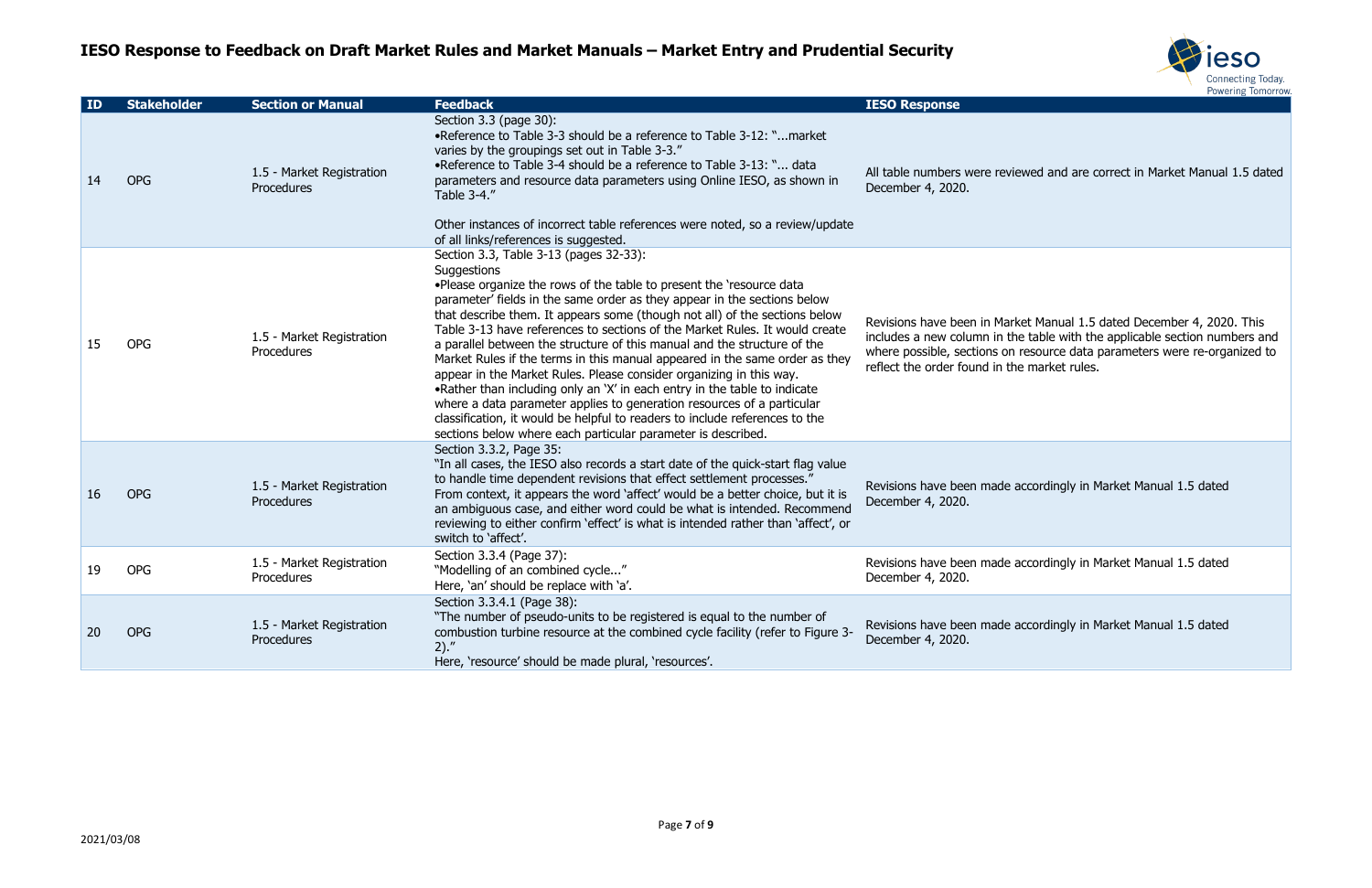

de accordingly in Market Manual 1.5 dated

| ID | <b>Stakeholder</b> | <b>Section or Manual</b>                | <b>Feedback</b>                                                                                                                                                                                                                                                                                          | <b>IESO Response</b>                         |
|----|--------------------|-----------------------------------------|----------------------------------------------------------------------------------------------------------------------------------------------------------------------------------------------------------------------------------------------------------------------------------------------------------|----------------------------------------------|
|    |                    |                                         | Section 4.2, pages 56-57<br>This bulleted list can be improved (made more succinct and readable) by<br>adopting a parallel structure for each bullet, and eliminating redundant<br>words:                                                                                                                |                                              |
|    |                    |                                         | "For example, facility maintenance is required in the following<br>circumstances:<br>· market participation changes, such as:                                                                                                                                                                            |                                              |
|    |                    |                                         | o resource type (generation resource, load resource, etc.);<br>o bid/offer type resource data parameter changes for generation resources<br>(dispatchable [regular]22, non-dispatchable, self-scheduling, intermittent);                                                                                 |                                              |
|    |                    |                                         | o bid/offer type resource data parameter changes for load resources<br>(dispatchable [regular]23, day-ahead price responsive24, non-dispatchable);<br>o changes to operating reserve class (10-minute or 30-minute);                                                                                     |                                              |
|    |                    |                                         | o facility type (generation facility, load facility, etc.);<br>o combined cycle facility modelling changes (pseudo unit model, etc.);<br>· physical site modifications (e.g., changes in MW output, ramp rates,<br>governor models, data monitoring, and voice communication equipment,<br>$etc.$ ); and |                                              |
| 24 | <b>OPG</b>         | 1.5 - Market Registration<br>Procedures | • changes in operational control, as defined by the registered market<br>participant."                                                                                                                                                                                                                   | Revisions have been mad<br>December 4, 2020. |
|    |                    |                                         | Suggested update:<br>"For example, facility maintenance is required in the following                                                                                                                                                                                                                     |                                              |
|    |                    |                                         | circumstances:<br>• market participation changes, such as: o resource type (generation<br>resource, load resource, etc.);                                                                                                                                                                                |                                              |
|    |                    |                                         | o bid/offer type data parameter for generation resources (dispatchable<br>[regular]22, non-dispatchable, self-scheduling, intermittent);<br>o bid/offer type data parameter for load resources (dispatchable                                                                                             |                                              |
|    |                    |                                         | [regular]23, day-ahead price responsive24, non-dispatchable);<br>o operating reserve class (10-minute or 30-minute);                                                                                                                                                                                     |                                              |
|    |                    |                                         | o facility type (generation facility, load facility, etc.);<br>o combined cycle facility modelling (pseudo unit model, etc.);<br>• physical site modifications (e.g., changes in MW output, ramp rates,                                                                                                  |                                              |
|    |                    |                                         | governor models, data monitoring, and voice communication equipment,<br>etc.); and                                                                                                                                                                                                                       |                                              |
|    |                    |                                         | • changes in operational control, as defined by the registered market<br>participant."                                                                                                                                                                                                                   |                                              |